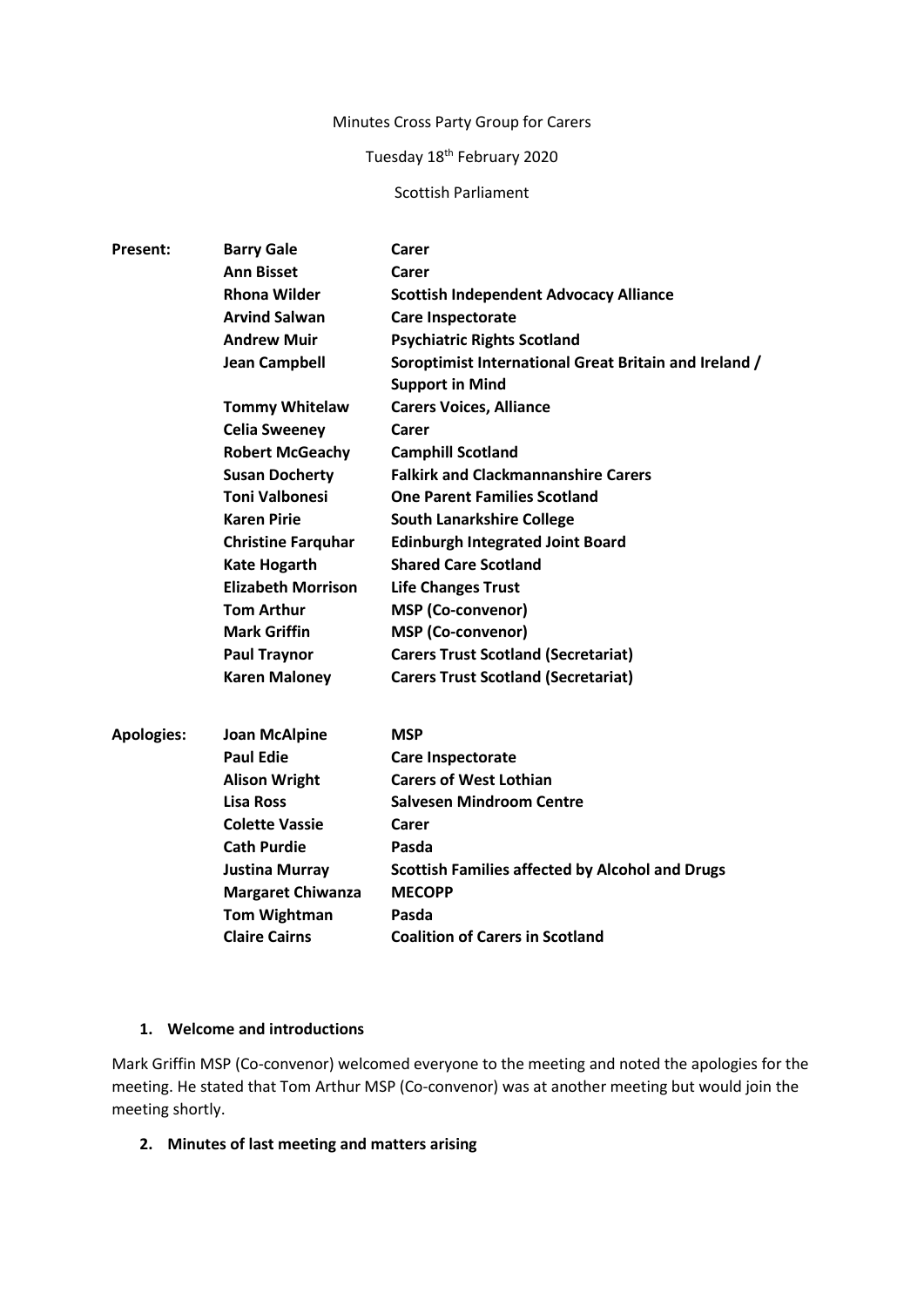Tom Arthur MSP proposed the minutes for the last meeting, they were seconded by Karen Maloney. They were agreed and adopted.

## **3. Shaping the way ahead**

Mark explained the rationale for focussing the discussion on future meeting topics. He explained that we should be aiming to select topic areas that we are able to influence or create a visible outcome from as a CPG.

It was requested if the topic on CCTV could be changed to include all places where there are vulnerable adults and young people not just care homes.

There was also a request for a discussion on the mental health of carers and the support that is needed. It was suggested that we could approach the Cross-Party Group on Mental Health to see if we could have a joint meeting.

Tommy Whitelaw stated that the Alliance have a paper on the topic, and he will send it in to be sent round the members.

There was some discussion on the impact that the CPG has made over the last few years and it was generally expressed that a lot of what is discussed isn't progressed much. There is limited tangible outcomes to see from the meetings and discussions. It was reinforced that this is why it is important to look at topics that will allow for a definitive decision or progress with the issue.

Part of the discussion was about linking up with the issues that had been raised from the last Carers Parliament and in particular the Carers (Scotland) Act 2016 implementation. A discussion then followed about that there has been a Freedom of Information request on the funding submitted by Coalition for Carers in Scotland, but members were wondering if something similar could be done around the number and timescales for Adult Carer Support Plans and Young Carer Statements. Members also were interested to know if support was being provided and received following Adult Carer Support Plans and Young Carer Statement reviews.

It was also suggested that we contact Joe FitzPatrick MSP Minister for Public Health, Sport and Wellbeing to attend a future meeting to discuss the implementation of the Carers (Scotland) Act 2016 directly.

Mark suggested we get four topics for the meetings left in this parliamentary session that we can get a legacy from and we can also explore additional joint CPG meetings with other CPGs such as Mental Health and MS.

## **The main topics for future meetings were decided as:**

- **The Carers (Scotland) Act 2016**
- **Mental health carers and mental health of carers**
- **CCTV for areas where there are vulnerable adults and young people**
- **Identification of carers and financial support for carers**

There was also a suggestion to have a working group of four or five people to work on the topics. It was agreed that this would be discussed further at the next meeting.

## **4. MSP attendance at CPG meetings**